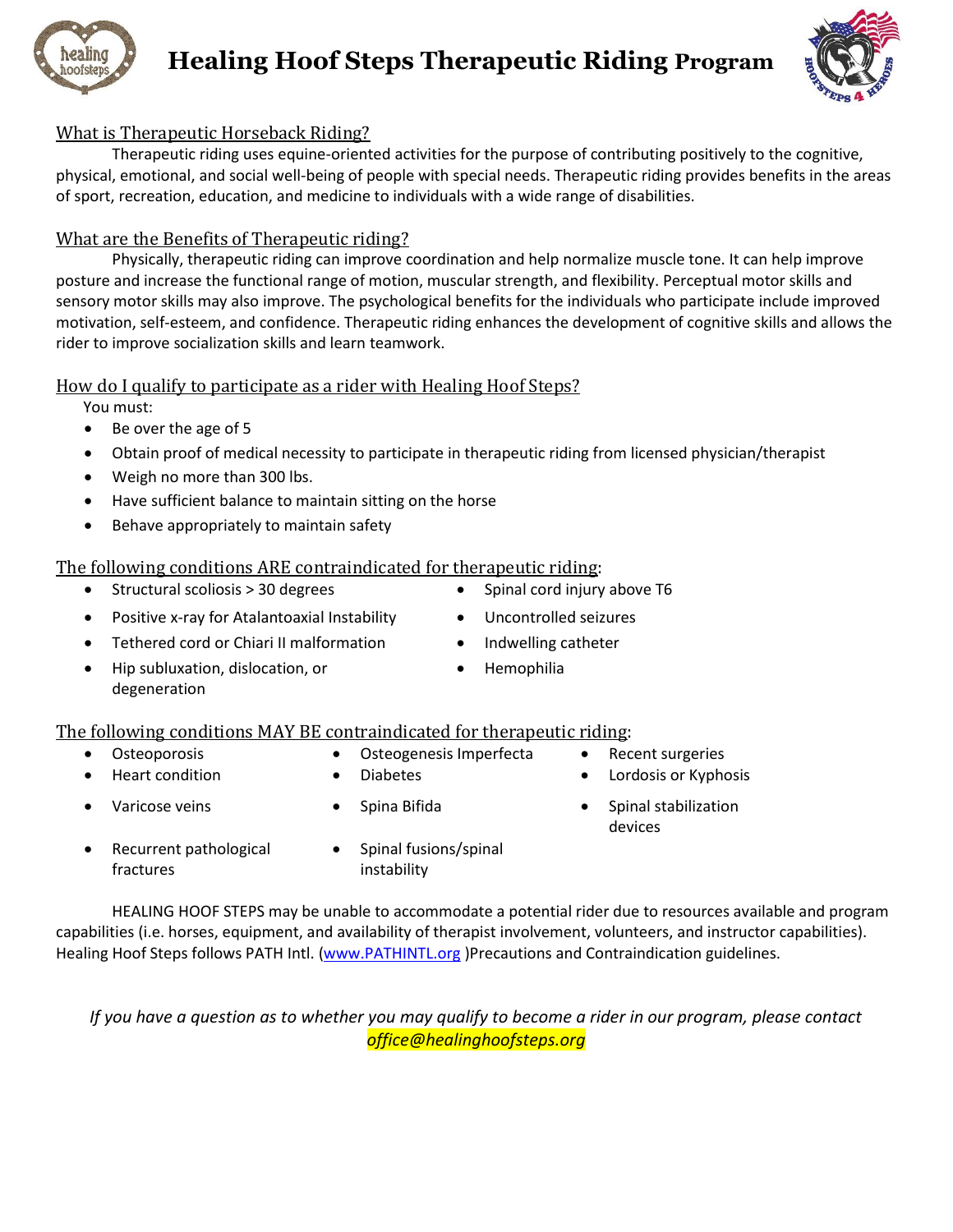# **Healing Hoof Steps Therapeutic Riding Program Participant Registration Form**

|                                                                                                                                               | Date of Birth: $\frac{\sqrt{2}}{2}$ |                             |  |  |
|-----------------------------------------------------------------------------------------------------------------------------------------------|-------------------------------------|-----------------------------|--|--|
| Address: _________________________________City: ________________________________Zip: _______________                                          |                                     |                             |  |  |
|                                                                                                                                               |                                     |                             |  |  |
|                                                                                                                                               |                                     |                             |  |  |
|                                                                                                                                               |                                     |                             |  |  |
|                                                                                                                                               |                                     |                             |  |  |
| Address: __________________________________City: ________________________________Zip: ______________                                          |                                     |                             |  |  |
|                                                                                                                                               |                                     |                             |  |  |
| Physical Therapist: _______________________________ Occupational Therapist: ________________________                                          |                                     |                             |  |  |
|                                                                                                                                               |                                     |                             |  |  |
| What are the goals you hope to achieve by participating in therapeutic riding at Healing Hoof Steps?<br>(Circle or list a minimum of 3 goals) |                                     |                             |  |  |
| <b>Confidence Building</b>                                                                                                                    | <b>Overcoming Anxiety</b>           | <b>Depression Reduction</b> |  |  |
| <b>Relationship Building</b>                                                                                                                  | <b>Communication Skills</b>         | Improve Self-Esteem         |  |  |
| <b>Improved Balance</b>                                                                                                                       | <b>Improved Coordination</b>        | Self-Discovery              |  |  |
| Improve Physical Well-Being Social Interaction                                                                                                |                                     | Self Efficacy               |  |  |
| <b>Improve Motor Skills</b>                                                                                                                   | <b>Positive Sensory Stimulation</b> |                             |  |  |
|                                                                                                                                               |                                     |                             |  |  |
|                                                                                                                                               |                                     |                             |  |  |
|                                                                                                                                               |                                     |                             |  |  |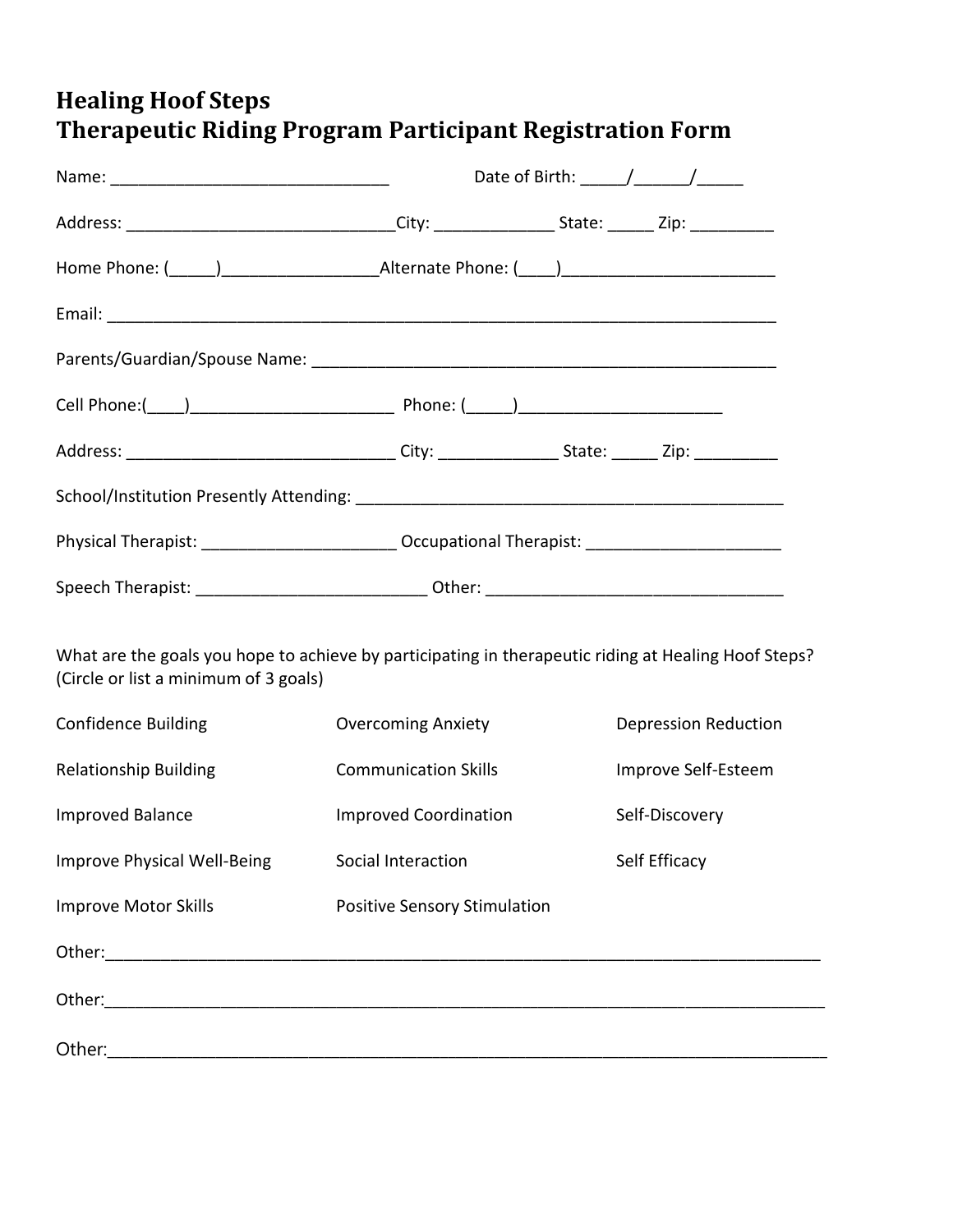# **Preferred Payment (circle one):**

- **Private Pay**
- **SUNSHINE HEALTH** referral must be received by HHS from Care Manager prior to scheduling
- **Gardiner Scholarship Recipient** GS ID#\_\_\_\_\_\_\_\_\_\_\_\_\_\_\_\_\_\_\_\_\_(7 digit number)
- **Sponsorship**(Rider Sponsorship Form Must Be Attached) Sponsored by:
- **HOOFSTEPS 4 HEROES** DD214 or First Responder Certification ID required
	- o *Veterans, Active Duty, Police, Fire, EMS workers who have experienced trauma before during or after their time of service*

## *Photo Release:* **Please initial one and sign.**

I hereby consent to and authorize without any compensation the use and reproduction by Healing Hoof Steps of any and all photographs and any other audiovisual materials taken of me/my child/my ward for promotional printed material, educational activities, or for any other use for the benefit of the program.

\_\_\_\_\_\_I do NOT consent to any photograph or other audiovisual materials taken of me/my child/my ward.

| Signature:                 | Date: |
|----------------------------|-------|
|                            |       |
| Parent/Guardian Signature: | Date: |

(If participant is under 18 years of age)

**Liability Release: Liability Release: The Contract of Participant's Name)** would like to participate in the Healing Hoof Steps therapeutic riding program. I acknowledge the risks and potential for risks of horseback riding. However, I feel that the possible benefits to myself/my child /my ward are greater than the risk assumed. I hereby, intending to be legally bound, for myself, my heirs and assigns, executors or administrators, waive and release forever all claims for damages against Healing Hoof Steps its Board of Directors or Trustees, Instructors, Therapists, Aides, Volunteers, and/or Employees for any and all injuries and/or losses I/my child/my ward may sustain while participating in any Healing Hoof Steps program. I understand that for the purpose of assisting volunteers in providing safe and responsible services to students, Healing Hoof Steps will release information pertaining to the student's disability as necessary.

| Signature: | Date: |
|------------|-------|
|            |       |
| Witness:   | Date: |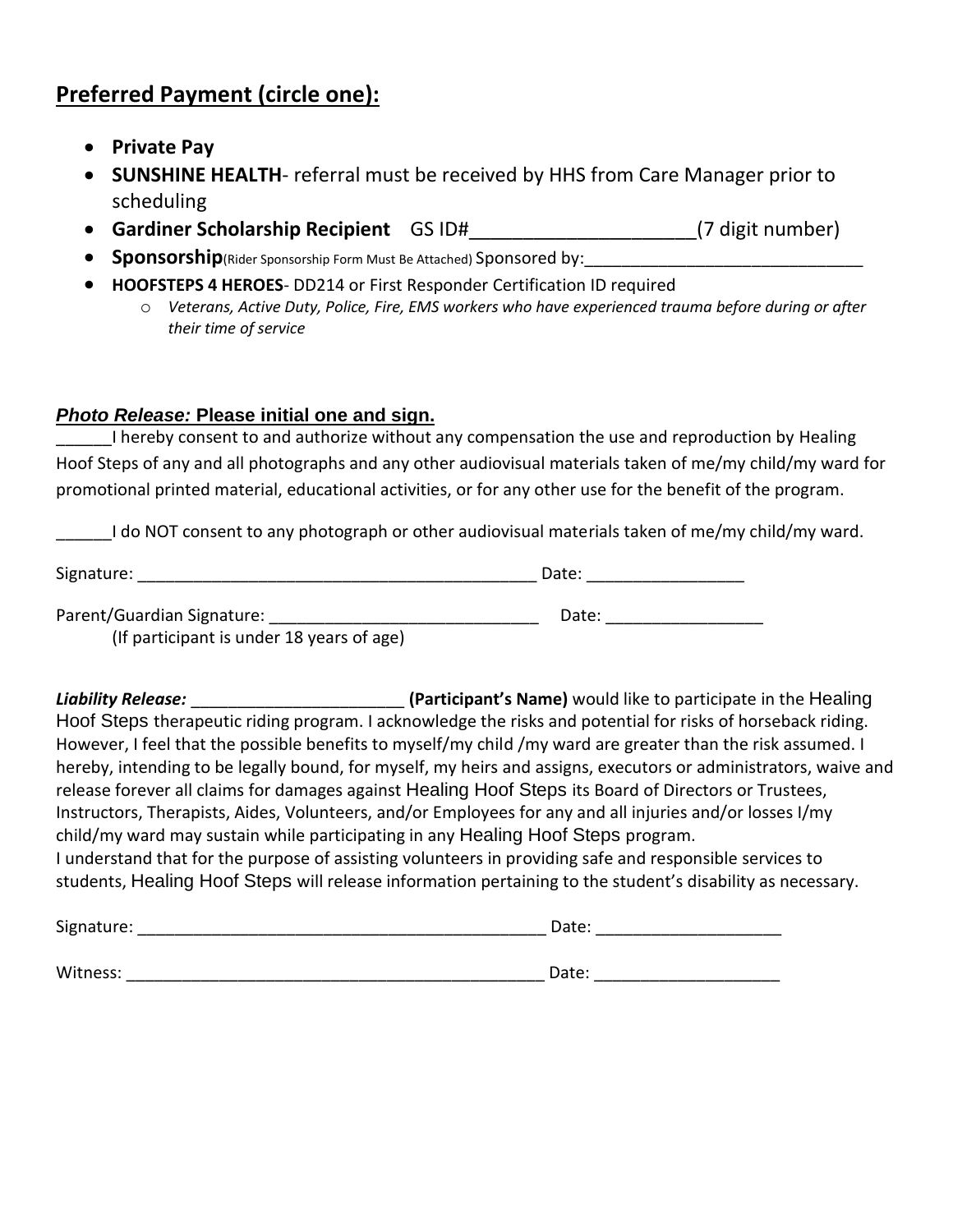# **Healing Hoof Steps Participant Emergency Medical Treatment Form**

|                                     | Home Phone: ____________________Cell Phone: ____________________Work Phone: _______________________                                                                                                                                         |  |
|-------------------------------------|---------------------------------------------------------------------------------------------------------------------------------------------------------------------------------------------------------------------------------------------|--|
|                                     |                                                                                                                                                                                                                                             |  |
|                                     |                                                                                                                                                                                                                                             |  |
|                                     |                                                                                                                                                                                                                                             |  |
|                                     |                                                                                                                                                                                                                                             |  |
|                                     |                                                                                                                                                                                                                                             |  |
|                                     | Home Phone:______________________Cell Phone:____________________Work Phone:________________________                                                                                                                                         |  |
|                                     |                                                                                                                                                                                                                                             |  |
| <b>Emergency Medical Treatment:</b> |                                                                                                                                                                                                                                             |  |
| transportation if needed.           | In the event emergency medical aid/treatment is required due to illness or injury during participation with Healing Hoof<br>Steps or while being on the property, I authorize Healing Hoof Steps to secure and retain medical treatment and |  |
| IN CASE OF EMERGENCY:               |                                                                                                                                                                                                                                             |  |
|                                     |                                                                                                                                                                                                                                             |  |
|                                     |                                                                                                                                                                                                                                             |  |
| Contact:                            |                                                                                                                                                                                                                                             |  |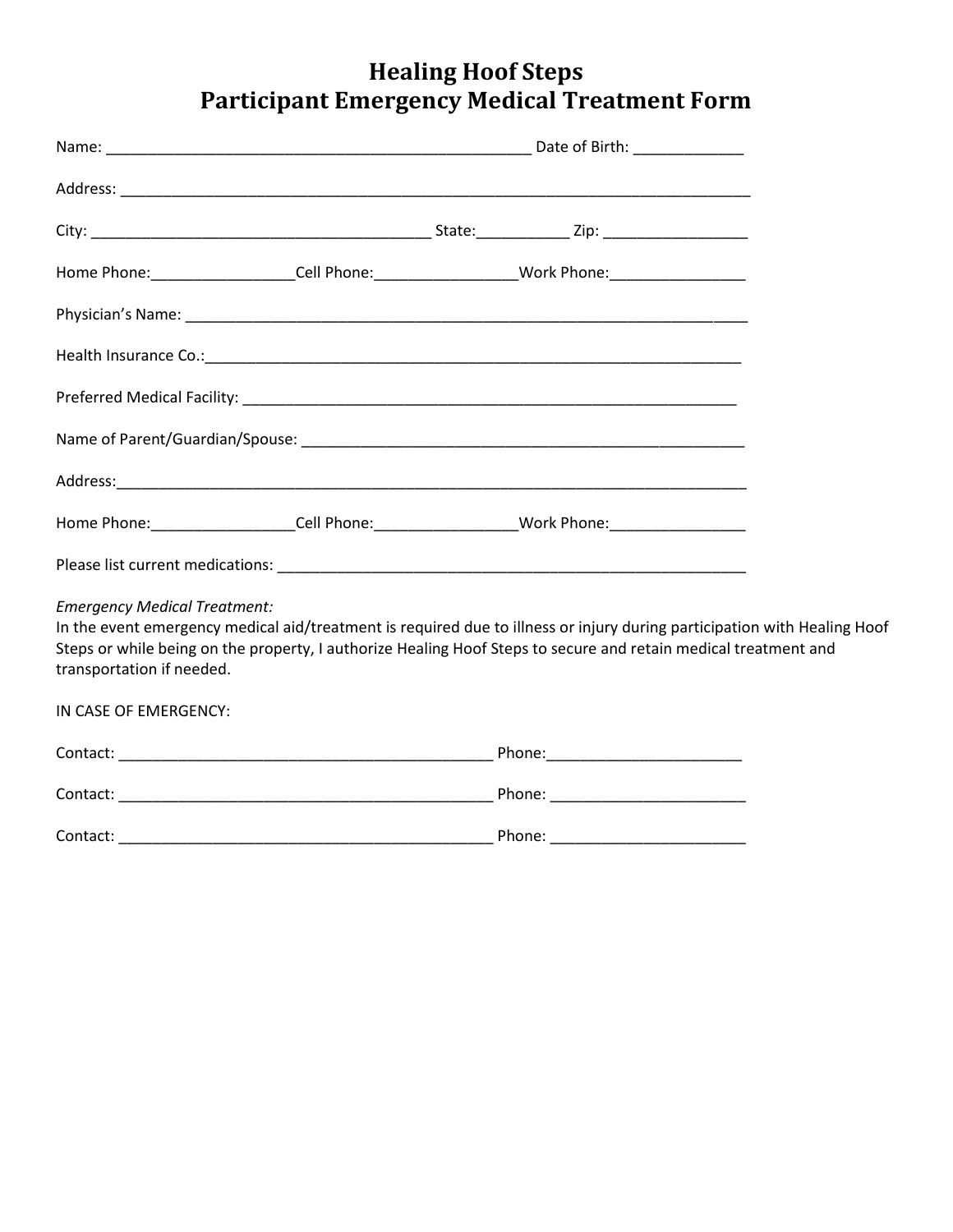# **HEALING HOOF STEPS EQUINE ACTIVITY RELEASE/WAIVER, ASSUMPTION OF RISKS AND INDEMNIFICATION AGREEEMENT AND NOTICE OF RISKS**

#### , do hereby:

1. RELEASE, WAIVE, DISCHARGE, AND COVENANT NOT TO SUE Healing Hoof Steps., its operators, horse owners, and each of them, their officers, agents, employees, leasees, volunteers and participants (all hereafter collectively referred to as REALEASEES) from any and all claims, loss, damage, and liability to the UNDERSIGNED, his/her personal representatives, assigns, heirs, next of kin, or anyone claiming through them, arising out of any liability or negligence of RELEASEES which causes the UNDERSIGNED injury, death, damages, or property damages. I HEREBY COVENANT to hold RELEASEES harmless and indemnify RELEASEES for any claim, judgment, or expense including attorney's fees and costs of litigation RELEASEES may incur arising out of my activities or presence, or travel to or from, at or on the farm, including the playground, or on the property of RELEASEES or at horse shows.

2. UNDERSTAND that my entry onto the farm or premises of RELEASEES, riding, showing, or attending horse shows involves DANGER AND RISK OF INJURY OR DEATH, that conditions of horseback riding and horses change from time to time and may become more HAZARDOUS, and that there is INHERENT DANGER in horse and riding which I appreciate and VOLUNTARILY ASSUME because I CHOOSE TO DO SO. I have observed horses and riding of the type that I seek to participate in and I have inspected the grounds, horse, and equipment provided. I further know that other riders, horses, and participants pose a danger to me; nevertheless, I VOLUNTARILY ELECT TO ACCEPT ALL RISKS connected therewith in my participation. Likewise, I understand that use of the playground and playground equipment is voluntary and that use of the equipment involves DANGER AND RISK OF INJURY OR DEATH. I have personally inspected the playground and VOLUNTARILY ELECT TO ACCEPT AND ASSUME ANY AND ALL RISKS connected therewith in my participation and the participation of my child or children.

3. I verify that no representations or inducements have been made to me to sign this Release. I further expressly agree that the foregoing RELEASE, WAIVER, AND INDEMITY AGREEMENT is intended to be as broad and inclusive as permitted by the law of the state in which I participate in activities conducted by the RELEASES and that if any portion thereof is held invalid, it is agreed that the balance shall, not withstanding, continue in full legal force and effect.

### **WARNING**

**Under Florida Equine Liability law, an equine activity sponsor or equine professional is not liable for an injury to or the death of a participant in equine activities resulting from the inherent risks of equine activities, pursuant to Chapter 773 of the Official Code of Florida Annotated.**

THE UNDERSIGNED HAS READ, VOLUNTARILY SIGNED, AND UNDERSTANDS THAT THIS RELEASE AND WAIVER OF ALL LIABLITY AND INDEMITY AGREEMENT FULLY RELEASES HEALING HOOF STEPS FROM ANY LIABILITY TO THE UNDERSIGNED.

### *READ CAREFULLY BEFORE SIGNING!*

| Participant's Signature:                  | Date: |
|-------------------------------------------|-------|
| Signature of Parent/Guardian:             | Date: |
| (if participant is under 18 years of age) |       |